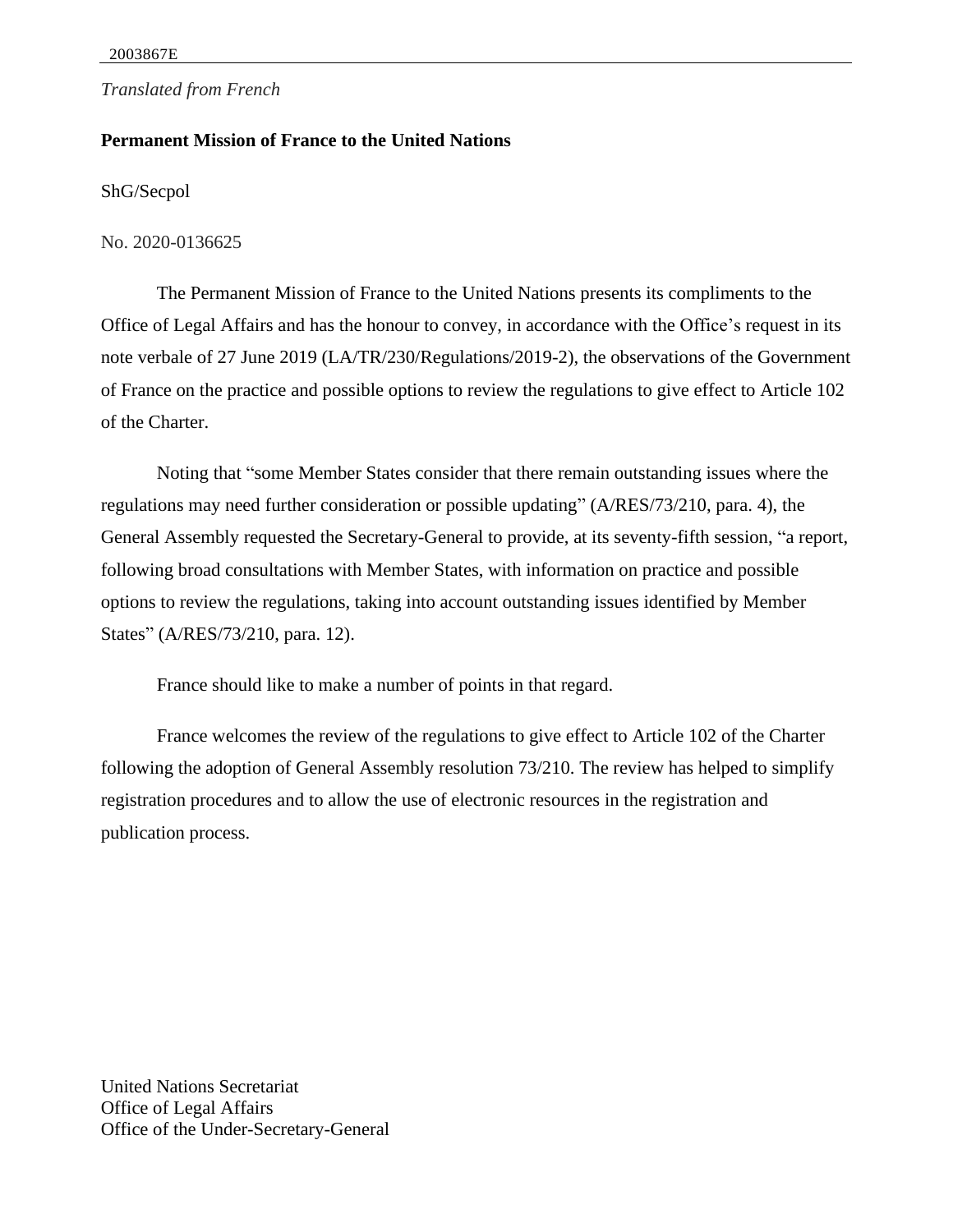France shares the objective, recalled in the preamble to resolution 73/210, of the expeditious processing, registration and publication of treaties and treaty-related actions. Nevertheless, it considers that the Secretariat's report should make it clear that shorter publication delays should not be achieved at the expense of the objectives and principles of transparency and accessibility of the law and the fundamental United Nations value of multilingualism, recalled in resolution 73/210, all of which constitute the very raison d'être of the registration and publication of treaties by the Secretariat.

Consequently, any review of the regulations to give effect to Article 102 of the Charter should not create new obligations for Member States and international organizations. Such obligations, such as the requirement to provide the United Nations Secretariat with translations, could even restrict the ability of some Member States and international organizations, and especially those with very limited administrative and financial resources, to fulfil their obligations under Article 102 of the Charter. This could lead to a drop in the number of treaties sent for registration and the establishment of a two-tier registration and publication system, which would undermine the objectives and principles of transparency and accessibility of the law.

France also believes that adherence to the principles of transparency, accessibility of the law and multilingualism demands the rejection of any recommendation to abolish the requirement to translate treaties into English and French, as provided for in article 12(1) of the regulations to give effect to Article 102 of the Charter. France further considers that a lifting of the requirement to translate treaties into English and French would be incompatible with the need for the United Nations Secretariat and the International Court of Justice to have access to treaties registered and published in their working languages, which continue to be French and English, as recalled in resolution 71/328, cited in the preamble to resolution 73/210.

As a result, France believes that, in order to keep the debates of the Sixth Committee at the seventy-fifth session of the General Assembly focused on the examination of effective and consensual proposals for a review of the regulations to give effect to Article 102 of the Charter, the abolition of the English and French translation requirement, as mentioned in the report of the Secretary-General of 11 May 2017 (A/72/86, para. 44), must not be seen as a potential avenue for reform. If it were abolished, however, in a change that France does not support, at the very least the non-consensual nature of such a measure should be made clear and more balanced language on the translation requirement should be used, taking into account more than just budgetary considerations. In fact, although the report A/72/86 (para. 41) presents this requirement as a "heavy burden" and a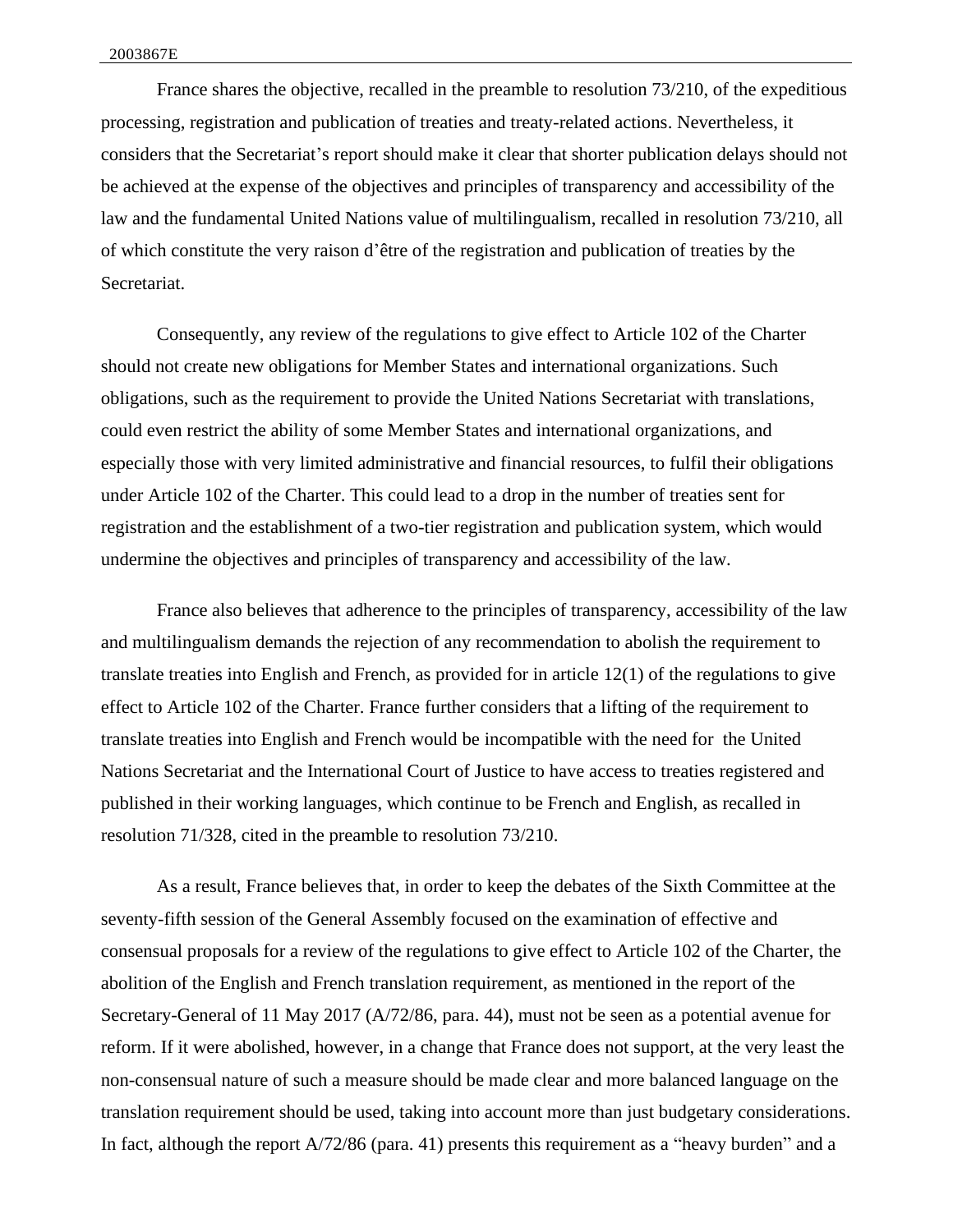"delicate, time-consuming and expensive endeavour", it should be emphasized that the requirement to translate instruments into English and French makes an important contribution to the goals of transparency, accessibility of the law and multilingualism.

France considers that other concrete, consensual measures that respect the principles of transparency, accessibility of the law and multilingualism should be reviewed to reduce the time taken to publish and translate treaties registered with the Secretariat. Such measures could include the following:

- **Further easing of the constraints associated with the publication of the** *Treaty Series*. In particular, the publication of monthly statements, which are no longer referred to in the regulations as amended by resolution 73/210, could be discontinued. It could be replaced by publication of a treaty in only electronic form, in its English and French language versions, as well as related information once all these elements are available for a registered treaty. The Secretariat would no longer have to wait until it had these elements for all treaties registered in a given month before proceeding with publication.
- **An expansion of the scope of limited publication, provided for in article 12(2) of the regulations to give effect to Article 102 of the Charter, to new categories of treaties**. For Member States to be able to take decisions regarding any new categories proposed by the Secretariat, it could be useful, if capacity so permits, to have information on the number of treaties likely to be affected by such a measure, by category (including an estimate of the number of treaties already registered but not yet published that might be covered by the different categories).

In conclusion, France believes that there should be no change in the obligations for depositaries, as currently set out in article 1(3) of the regulations to give effect to Article 102 of the Charter, which merely states "when a treaty or international agreement designates a depositary, the depositary is encouraged to effect registration unless otherwise provided in the treaty or international agreement or agreed by its parties". Registration of treaties by the depositary should remain "encouraged" and not required, in line with article 77(1) of the Vienna Convention on the Law of Treaties, which gives the parties to a treaty the right to have it registered by a body other than a depositary.

The Permanent Mission of France to the United Nations takes this opportunity to convey to the Office of Legal Affairs the renewed assurances of its highest consideration.